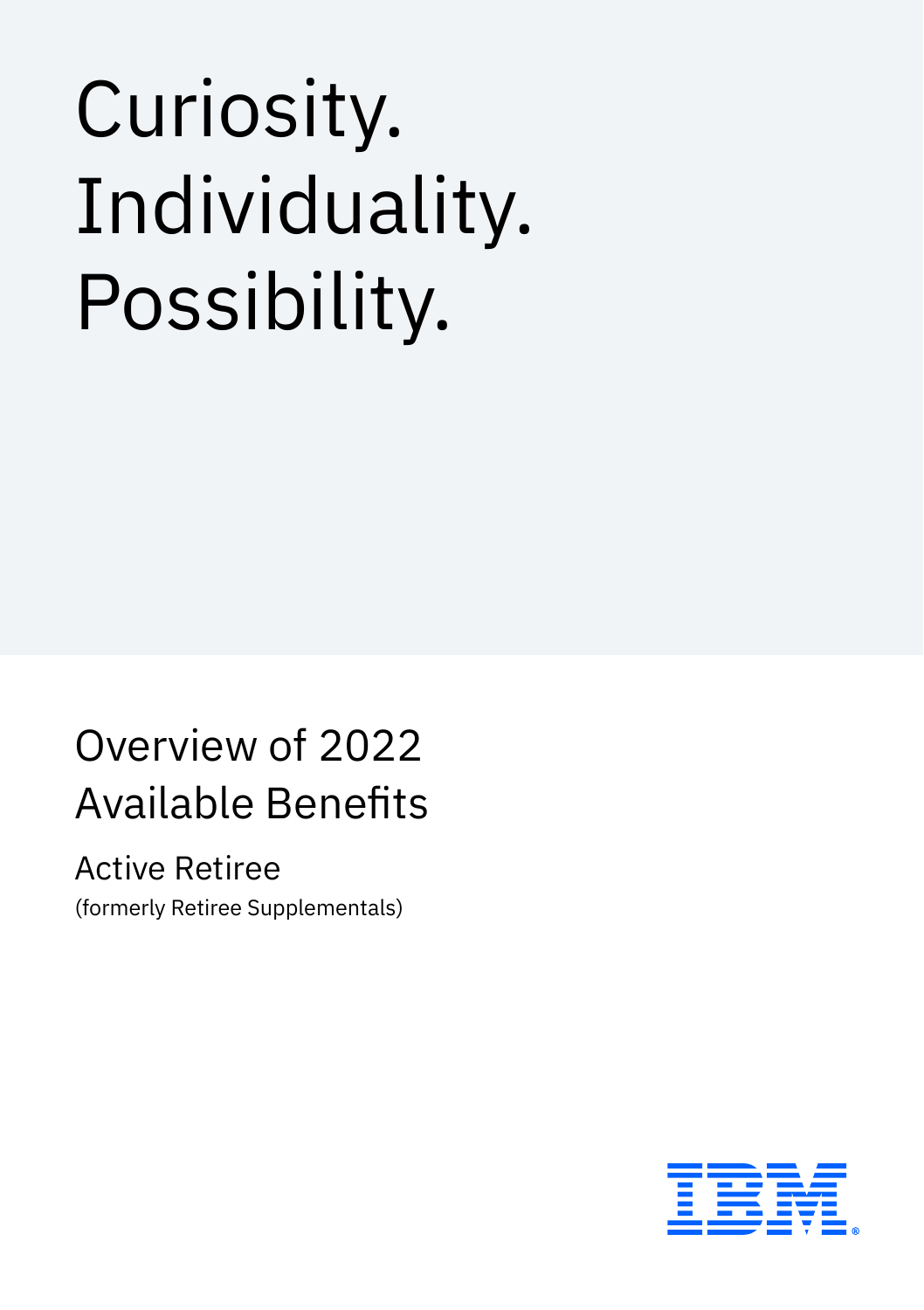## **Contents**

| <b>IBM Benefits</b>                | 03 |
|------------------------------------|----|
| You are Eligible                   | 04 |
| Medical                            | 05 |
| Wellbeing                          | 10 |
| Dental                             | 10 |
| Vision                             | 11 |
| <b>Other Benefits and Services</b> | 12 |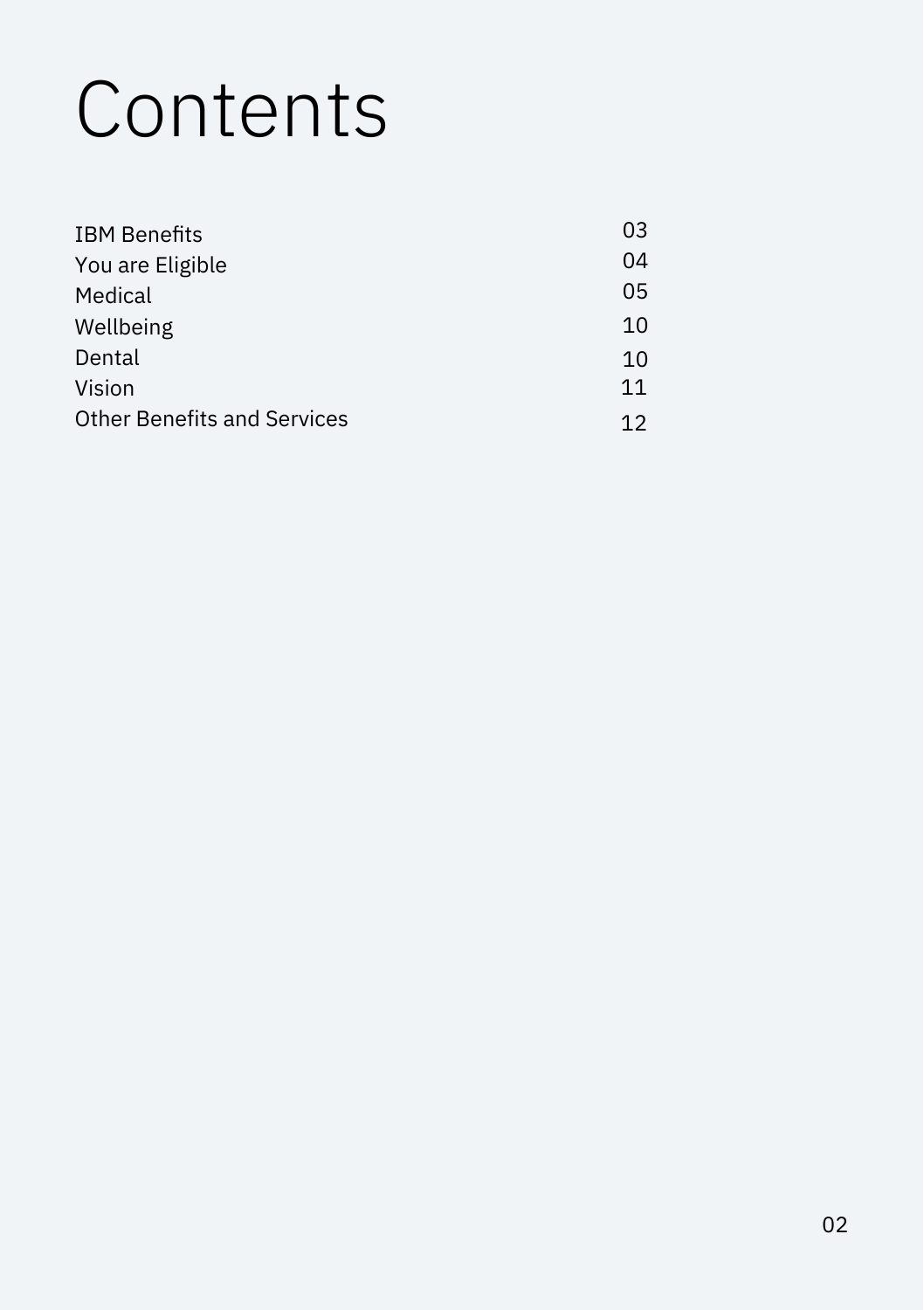## IBM Benefits

IBM offers a competitive benefits program, designed to help employees build a solid financial foundation for meeting a diverse array of needs — health care, income protection, and personal interests.

Active Retirees are eligible for the following plans and programs which address health care and savings and are described briefly below: Medical, dental, and vision. Active Retirees are also eligible for other benefits and services as outlined below. Please contact the IBM Benefits Center - Provided by Fidelity to obtain estimated annual cost for the medical options available in your ZIP code.

As an Active Retiree, you and your dependents will not be eligible to continue participating in the IBM Benefits Plan for Retired Employees. Instead, you and your dependents will be eligible to participate in the plan that active IBM employees are eligible for. The designs of these two plans are similar, but the amount you pay for coverage will vary. When your employment as an Active Retiree ends, you and your dependents will again be eligible to participate in the IBM Benefits Plan for Retired Employees.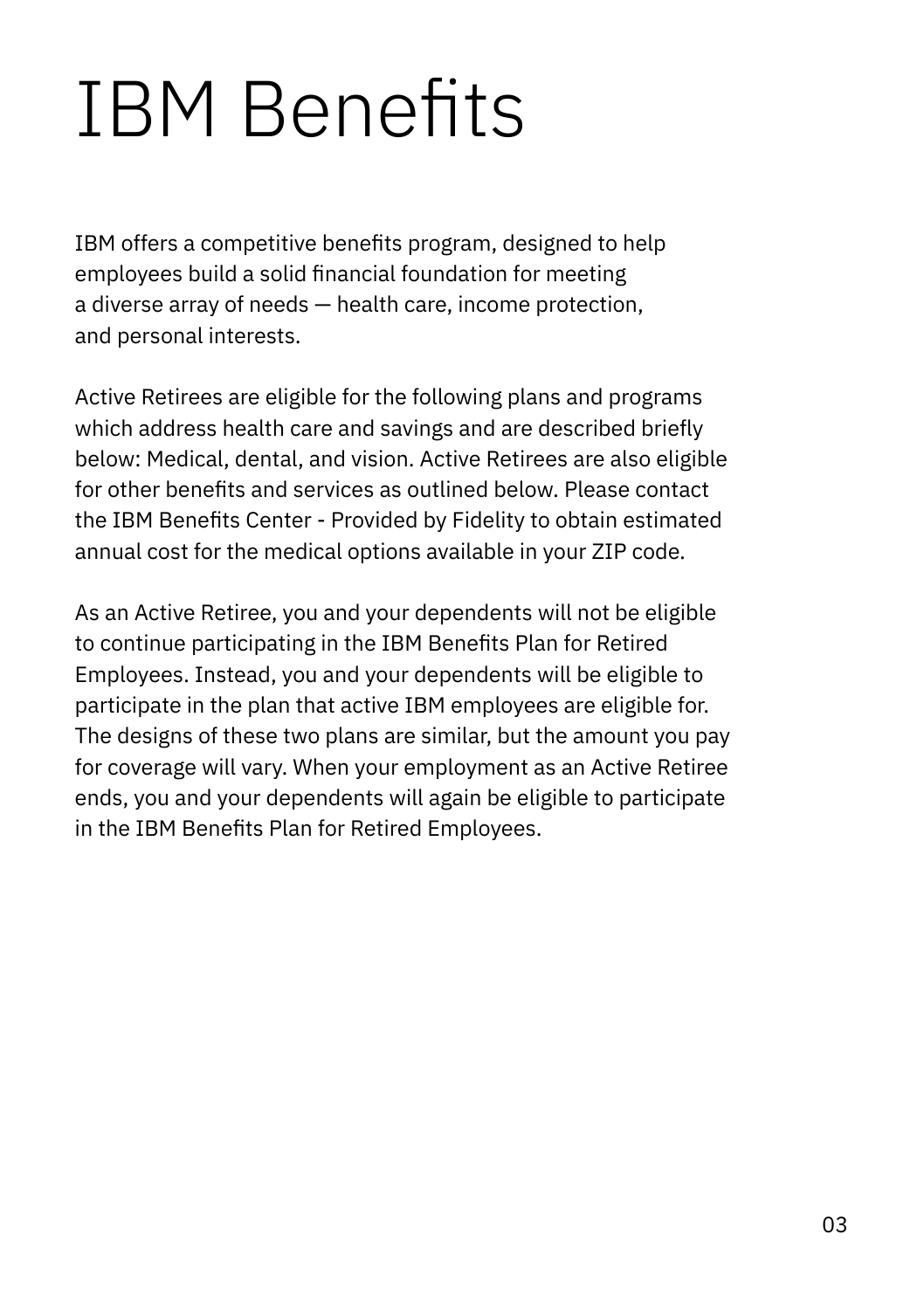# You are Eligible

...for these benefit programs, except for the IBM 401(k) Plus Plan, IBM Employees Stock Purchase Plan, and health benefits, beginning with your first day of employment as an Active Retiree. Health benefits are effective the first of the month following your date of hire. Important to note: Active Retirees are billed monthly for the cost of their coverage. Contributions are made post-tax.

Health care coverage (medical, dental and vision) is available for you, your spouse/partner (some health plans may not offer coverage for partners), and eligible children and other dependents (documentation supporting eligibility is required) at active rates. IBM provides a range of options, to allow employees to design a personalized program that meets their personal or family circumstances. In general, you are covered for pre-existing conditions under IBM's health plans.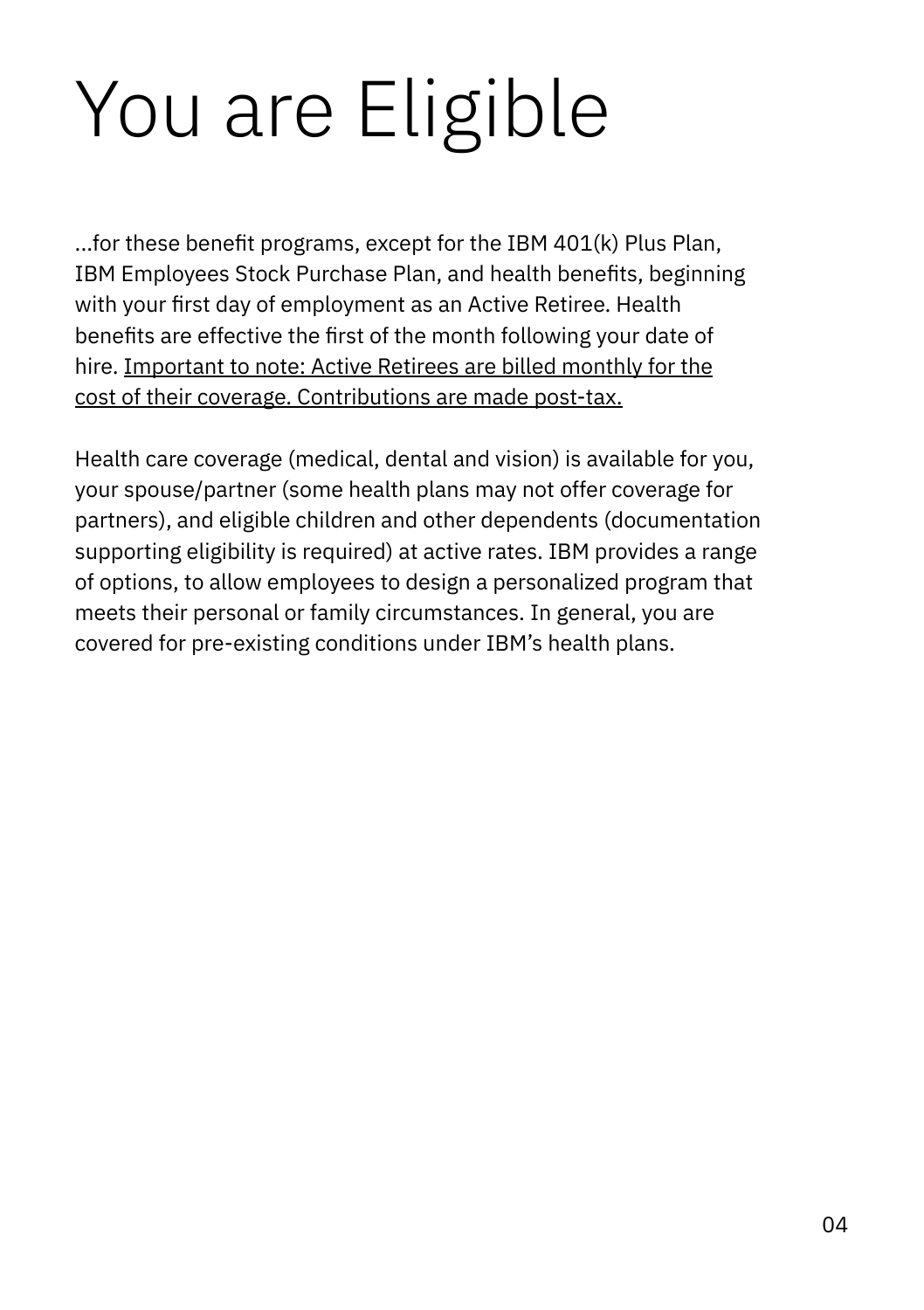

## Medical

#### **Benefits Options**

IBM's medical options include the IBM Preferred Provider Organization (PPO), IBM PPO Plus, IBM PPO with Health Savings Account (HSA), IBM Enhanced PPO with Health Savings Account (HSA), the IBM Exclusive Provider Organization (EPO), and health maintenance organizations (HMOs), where available. **Coverage under the IBM PPO/HSA plan is available at no cost for employee-only coverage.** Employees who decline medical benefits receive a "no coverage" credit of \$30 per month. IBM continues to invest in quality health programs, wellness and preventive care, which include providing you with a variety of resources to support your health and 100% coverage under most plans for routine check-ups and preventive services received in-network.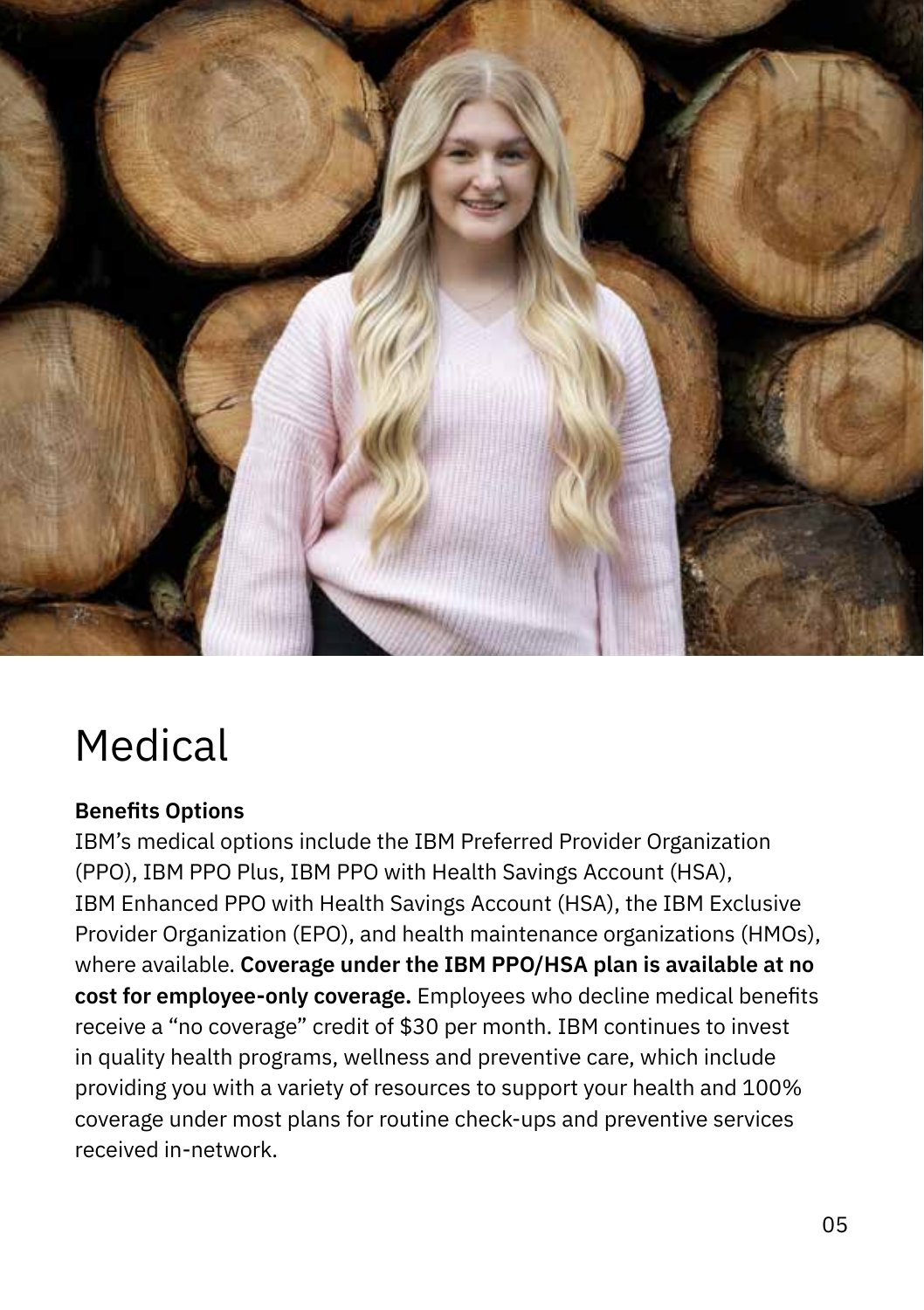#### **Comparing Medical Options**

Depending on your location, as an IBM employee you may choose from among several medical options, including the IBM PPO (preferred provider organization), IBM PPO Plus, IBM PPO with HSA, IBM Enhanced PPO with HSA, IBM Exclusive Provider Organization (EPO), and a health maintenance organization (HMO), if available in your area.

The medical options comparison chart (see separate document) provides a high-level summary of the coverage and provisions available under each of the medical options IBM offers, including prescription drug coverage and behavioral health/substance abuse benefits. If you have a specific question about coverage for a particular procedure or condition, you may call the health plan directly, or contact the IBM Benefits Center – Provided by Fidelity at 866-937-0720, (TTY: 800-426-6537). Support specialists are available weekdays from 8:30 a.m. to 8:30 p.m. Eastern time on business days (excluding holidays recognized by the New York Stock Exchange except Good Friday). Please note the IBM PPO plan options cover in-network services only with a few exceptions. Out of network coverage is still provided for most behavioral health/substance use services. Behavioral Health/Substance Use coverage will be provided by your medical carrier. Please contact your medical carrier for more details.

When you enroll in your health benefits on NetBenefits, you'll see a personalized list of your medical options and costs, along with health plan detail sheets which provide additional information on each of the plans available to you.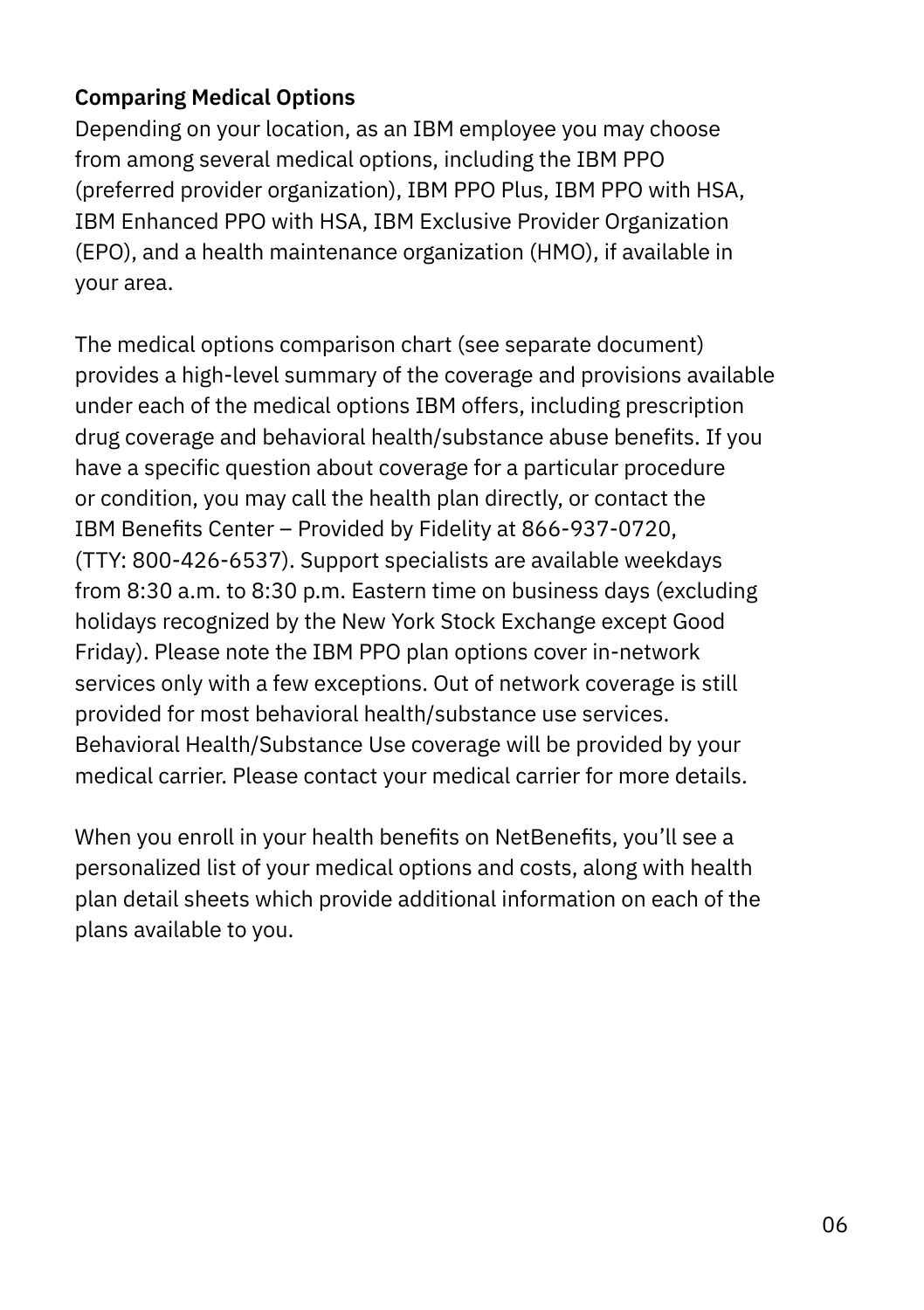#### **Medicare-Eligible Retirees**

If you are rehired after turning age 65 and were entitled to and/ or receiving funding from a Health Reimbursement Account (HRA) through Via Benefits, your access to that account will cease for the duration of your active employment. Once you terminate, your eligibility will be restored to the HRA as long as you are enrolled in a medical and/or prescription drug plan through Via Benefits.

#### **Health Savings Account (HSA)**

If you select the IBM PPO with HSA or IBM Enhanced PPO with HSA as your medical plan option, you will be eligible to earn up to \$800 in tax-free HSA contributions for self-only coverage or \$1,600 for family coverage. For the 2022 plan year, you will receive the full financial incentive for enrolling in an HSA medical plan option – there will be no program completion requirements.

In summary, you will be eligible for the following contributions directly into your HSA account:

|                                |                                          | <b>HSA Plan Options</b>       |                           |
|--------------------------------|------------------------------------------|-------------------------------|---------------------------|
|                                |                                          | <b>Individual</b><br>Coverage | <b>Family</b><br>Coverage |
| <b>IBM</b><br><b>Gives You</b> | <b>Base contribution</b>                 | \$250                         | \$500                     |
|                                | <b>Additional Incentive Contribution</b> | \$550                         | \$1,100                   |
|                                | <b>Total IBM contribution potential</b>  | \$800                         | \$1,600                   |

\* Note that part of the IBM contributions are pro-rated based on hire date and ongoing qualified life events. For individual HSA election, \$250 is prorated and for family HSA election, \$500 is pro-rated. The additional contributions are not pro-rated and are deposited to a qualified HSA account in mid to late January each calendar year.

HSAs offer triple tax advantages. You can make before-tax contributions to your account investments up to the annual contribution limit set by the Internal Revenue Service, earnings can grow tax-free, and funds withdrawn to pay for current and future qualified medical expenses are not subject to federal taxes.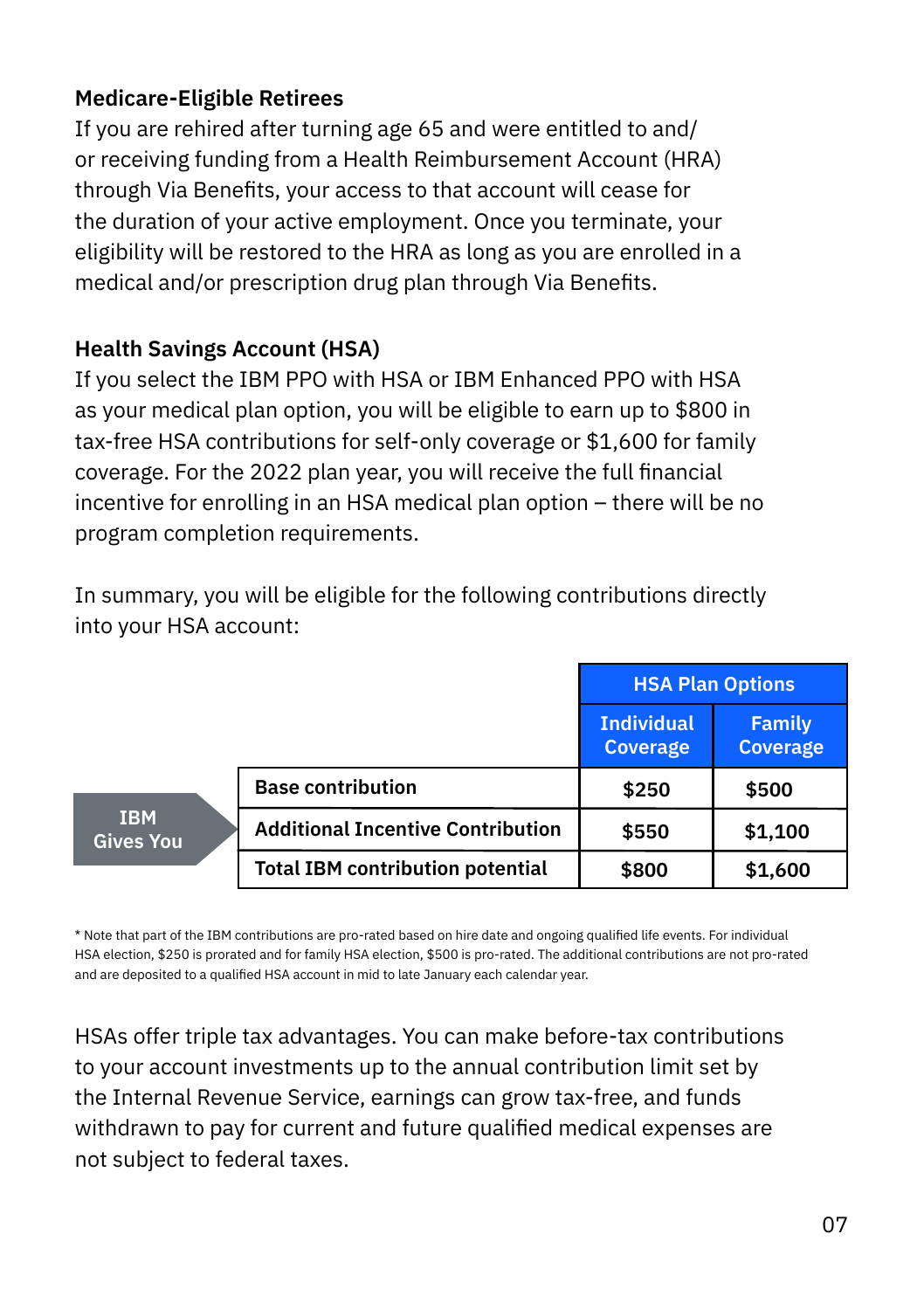Note: If you enroll in a medical plan option with an HSA and you also are Medicare-enrolled, there are some unique tax implications.

#### **Unique Tax Implications if You are Medicare-Enrolled and Enrolled in a Medical Plan Option with an HSA in 2022**

**Important: If you are enrolled in the IBM PPO with HSA or IBM Enhanced PPO with HSA, and you are also Medicare-enrolled, you may have tax penalties if you contribute, or receive an IBM contribution, to your HSA. Remember: If you are actively working at IBM and enrolled in an IBM medical option and are also enrolled in Medicare, in most situations you will receive primary coverage through IBM.**

You are considered Medicare-enrolled if you are enrolled in any part of Medicare. As a reminder, Medicare has four parts:

- Part A: Hospitalization
- Part B: Physician and other services
- Part C: Medicare Advantage
- Part D: Prescription Drugs

If you will be considered Medicare-enrolled during 2022, you will want to consider stopping HSA contributions (and make sure your automatic IBM contributions to your HSA cease) at least six months in advance. Otherwise, you may have tax penalties (enrollment in Medicare Part A coverage is retroactive six months).

Even though contributions to your HSA while you are enrolled in Medicare may result in tax penalties, you can nevertheless use your HSA in the following ways:

- The balance in your HSA can be used to pay for qualified medical expenses.
- At age 65, you may start using funds from your HSA for any reason, with no tax penalty. Just be aware that if you use HSA funds for nonqualified expenses, you'll pay ordinary income tax on those amounts.

Determination of eligibility to contribute to your HSA is your responsibility and you are strongly encouraged to consult your tax advisor if you have any questions about your eligibility or any of the above information. You should also refer to IRS Publications 969 and 502 for a complete list of eligibility rules and details about limits and eligible expenses.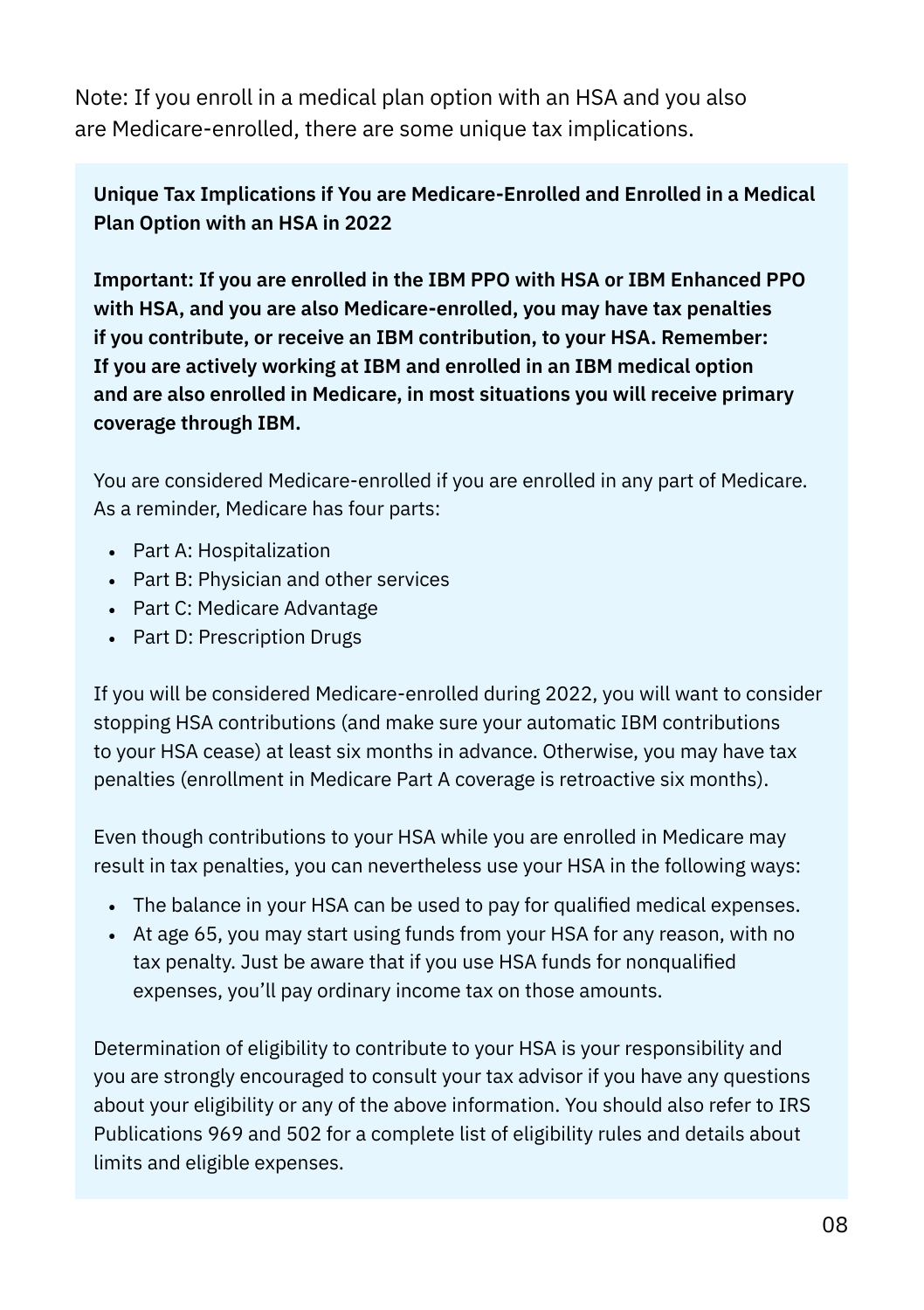For 2022, IBM assumes you will receive the maximum IBM contribution possible and limits your HSA contributions as detailed below.

|                                                                                                                                                | Medical plan coverage level |         |
|------------------------------------------------------------------------------------------------------------------------------------------------|-----------------------------|---------|
|                                                                                                                                                | Self-only                   | Family  |
| <b>Total 2022 contribution limit per</b><br><b>IRS regulations</b>                                                                             | \$3,650                     | \$7,300 |
| <b>Total 2022 contribution limit per</b><br><b>IRS</b> regulations<br>(including catch-up contribution<br>of \$1,000 if you're age 55 or over) | \$4,650                     | \$8,300 |
| <b>Maximum 2022 employee</b><br>contributions                                                                                                  | \$2,850                     | \$5,700 |
| <b>Maximum 2022 employee</b><br>contributions through IBM payroll<br>including catch-up contributions                                          | \$3,800                     | \$6,600 |

The HSA funds that you do not use roll over from year to year, stay in your account and can grow over time. You own the account, so it is yours to keep even if you leave IBM. What's more, interest and investment earnings are not subject to federal taxes.

You can use an HSA to pay for your share of eligible qualified medical expenses as defined by the IRS.

*Please note: According to IRS rules governing HSAs, you may enroll in either an HSA or the Health Care Spending Account, but not both*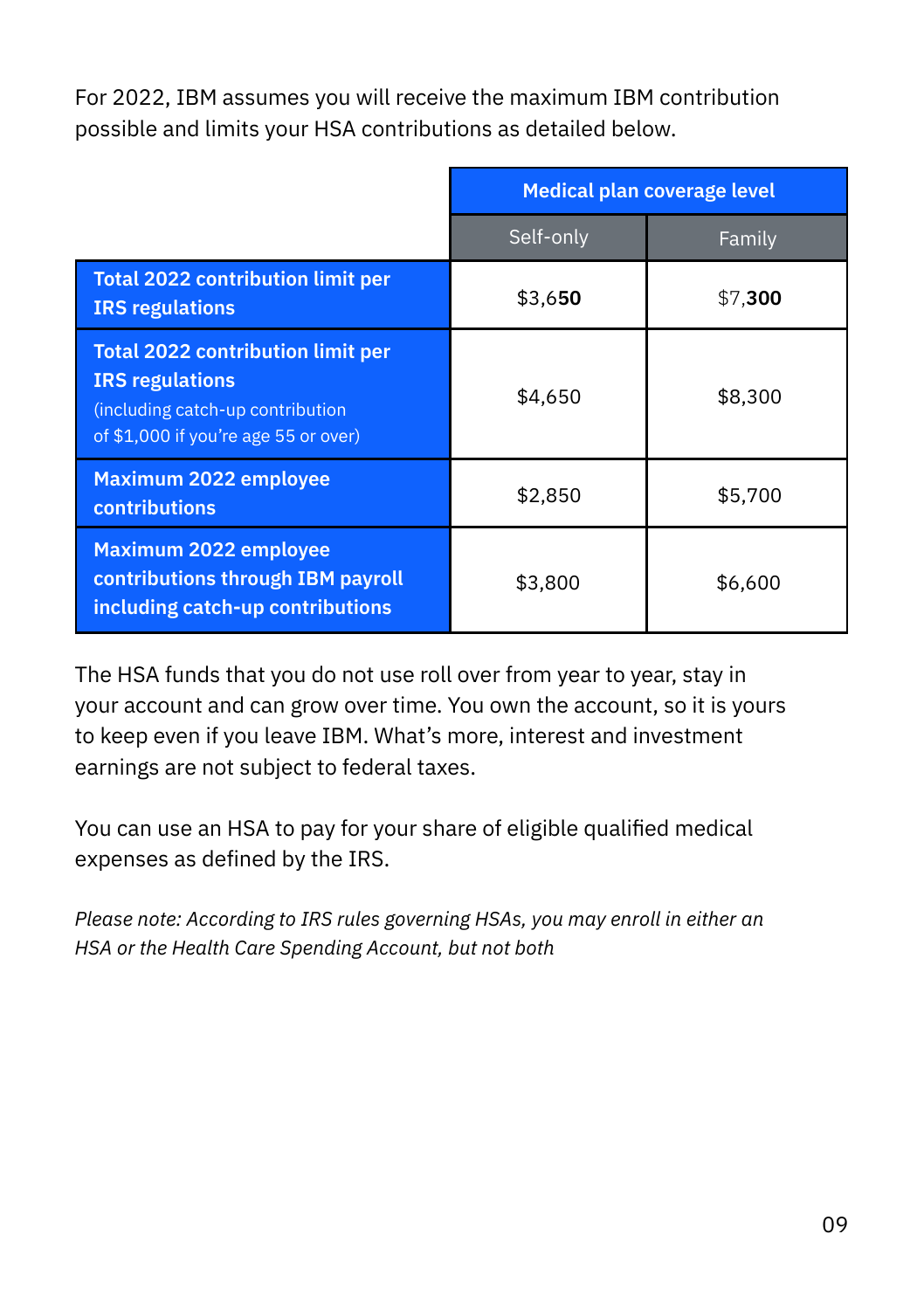

#### **Wellbeing Rewards Program**

IBM wants you to be the best you can be across all dimensions of health. To enhance your personal wellbeing and health management, we offer programs and experiential options to support resilience skills building, movement and physical activity, eating to fuel your mind and body, and more. You can access and benefit from the meQuilibrium on the US Benefits Hub, as well as Resources for Living, our Employee Assistance Program (EAP) and Ayco MoneySmart financial programs. Additionally, ongoing opportunities, including 1:1 EXOS Performance Coach and Nutrition consultations, Nutrition Tuesdays and Workout Wednesdays plus monthly well-being webinars will be available to support your ongoing needs.

### Dental

#### **Benefits Options**

IBM offers two dental options, to meet a range of dental care needs. These include IBM Dental Basic and IBM Dental Plus. 10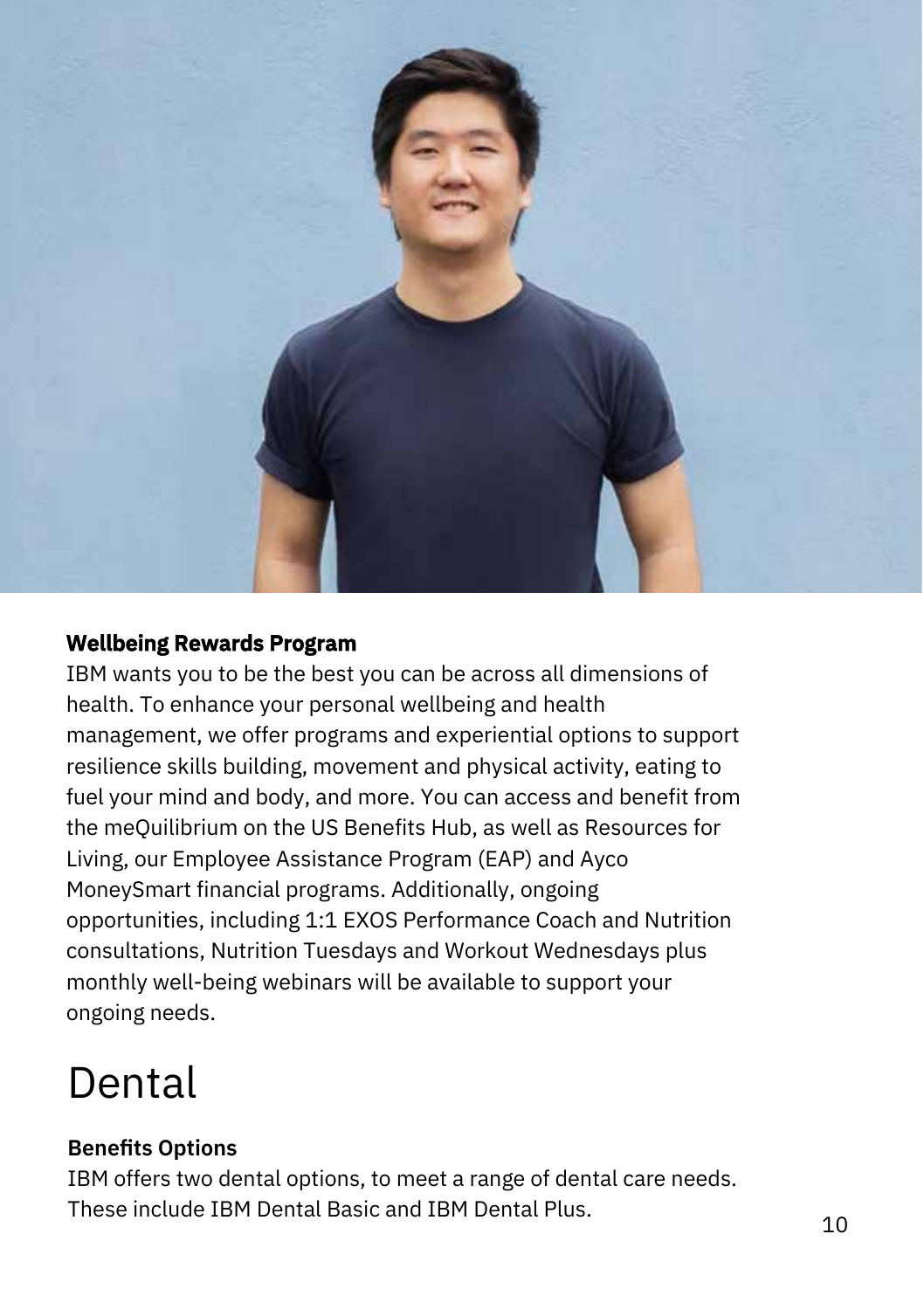

## Vision

#### **IBM Vision Plan**

This fully-insured option, administered by Anthem Blue View Vision, provides benefits for an annual eye exam, eyeglass frame and lenses or contact lenses. Benefits are available both in-and out-of-the Anthem Blue View Vision network. Additional discounts on extras and upgrades are available, in addition to these annual benefits.

#### **EyeMed Discount**

The EyeMed Discount, provided by EyeMed Vision Care®, is available to you and your eligible dependents at no cost. This discount gives you access to savings of up to 40% on frames, lenses, lens options and contact lenses, and a discount on an annual eye exam at EyeMed Vision Care network provider locations.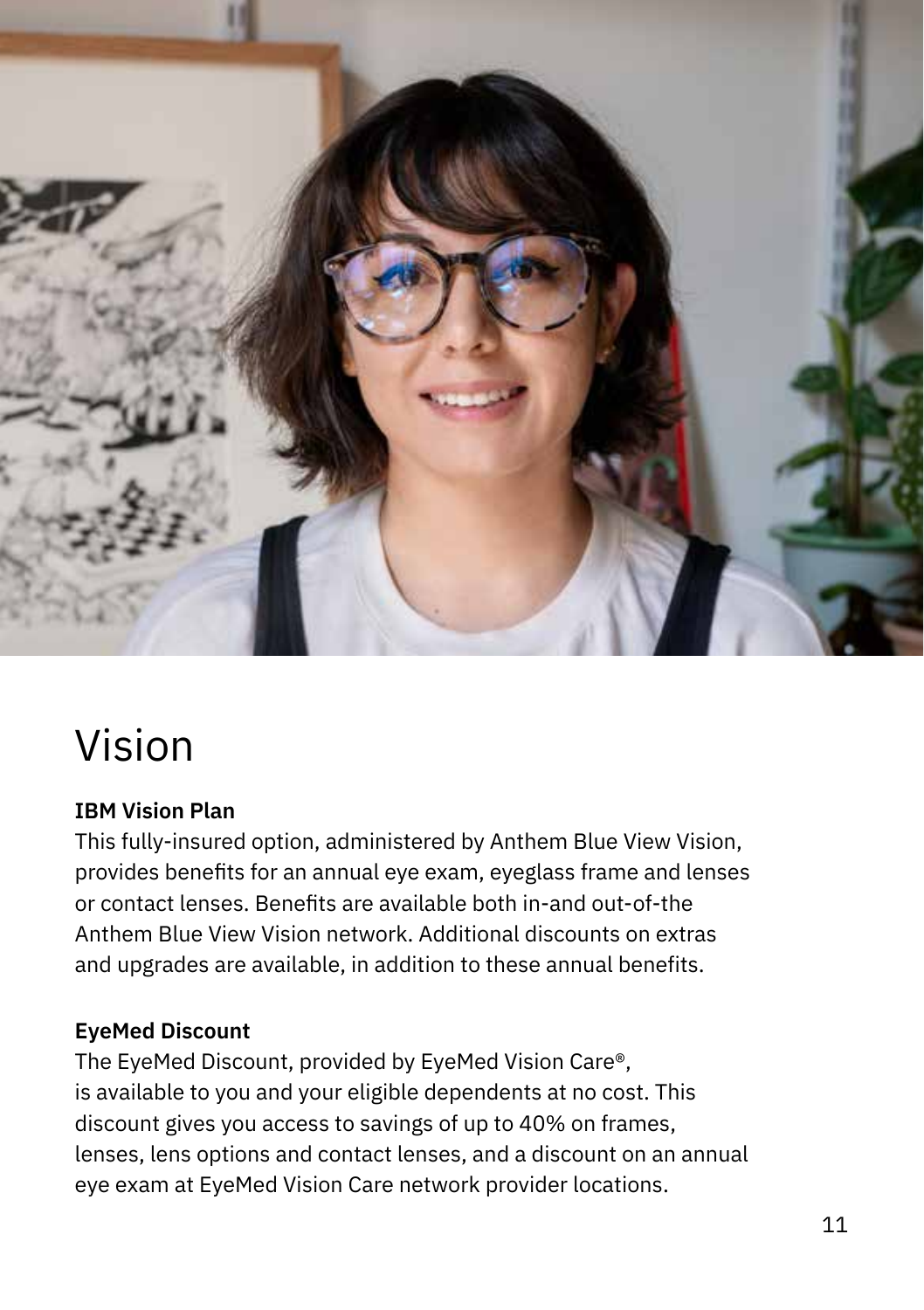

### Other Benefits and Services

In addition to its competitive array of health care benefits, IBM offers some other programs to support employee needs.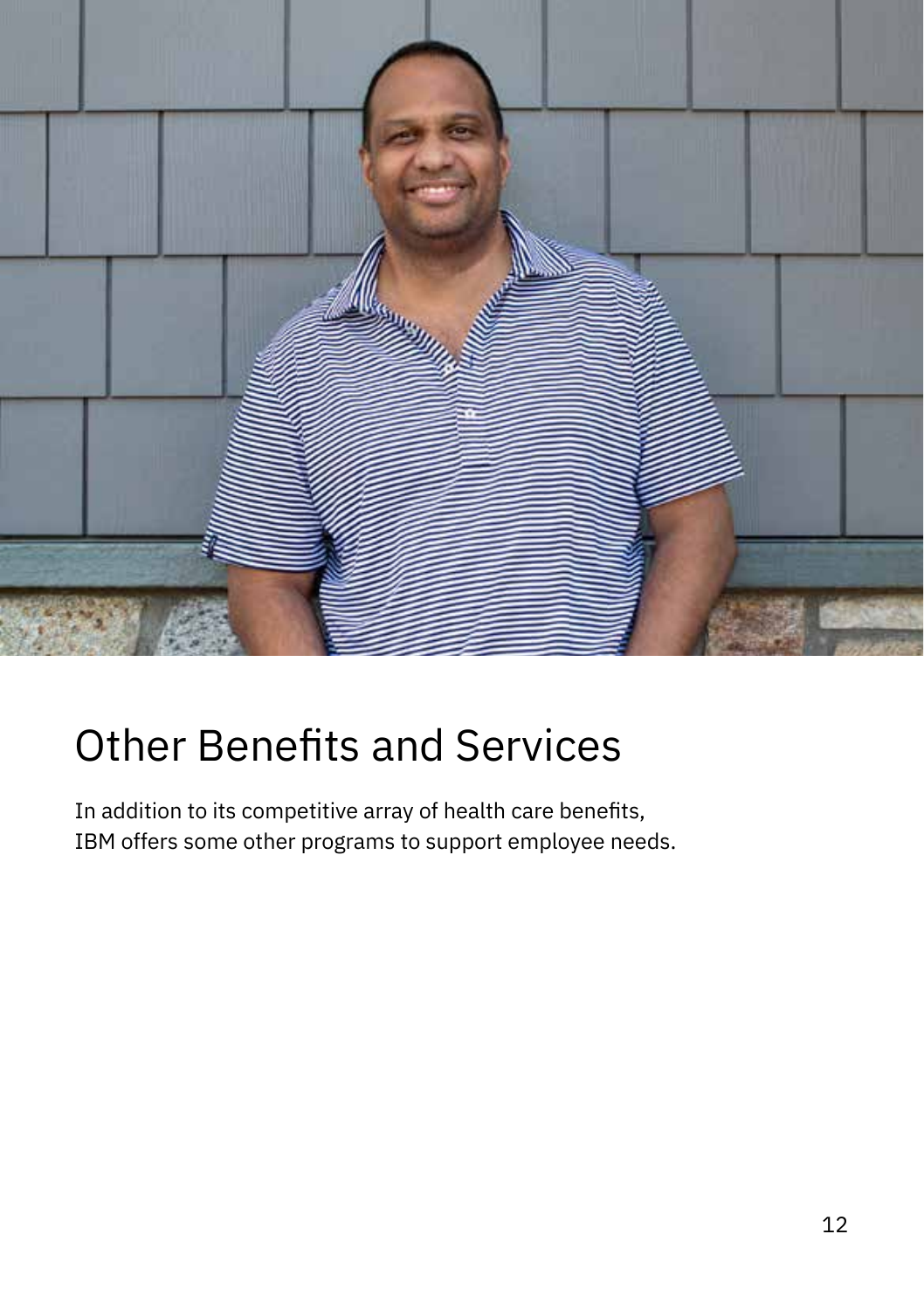#### **Employee Assistance Program**

Your wellbeing is essential at IBM. **Whether or not you enroll in any medical coverage under the IBM medical plan**, the plan offers resources to support your behavioral and emotional wellbeing. Through IBM's Employee Assistance Program (EAP) -- Resources for Living - you, your eligible dependents and all members of your household, can receive behavioral health support, as well as a variety of other services, including referrals for child and elder care, at no cost to you.

With Resources for Living (administered by Aetna), you can access up to 12 counseling session per incident or issue, for a range of topics such as:

- Elder and childcare services
- Relationship support
- Stress management
- Work/life balance
- Family issues
- Grief and loss
- Depression
- Anxiety
- Substance misuse
- Self esteem and personal development

Through Resources for Living, you can receive dedicated care from a licensed counselor through text, voice or video messages – anytime, anywhere. Resources for Living can help you find a counselor in your area and even make appointments for you.

#### **Life Insurance Program**

IBM also offers to all active employees (including Retiree Supplemental employees), the opportunity to purchase employee-paid insurance under the IBM Group Life Insurance Plan from MetLife. This includes coverage options for you, as well as your dependents. There are two options available: Optional Term Life (OTL) and Accidental Death & Dismemberment (AD&D). You can choose to enroll in one or both.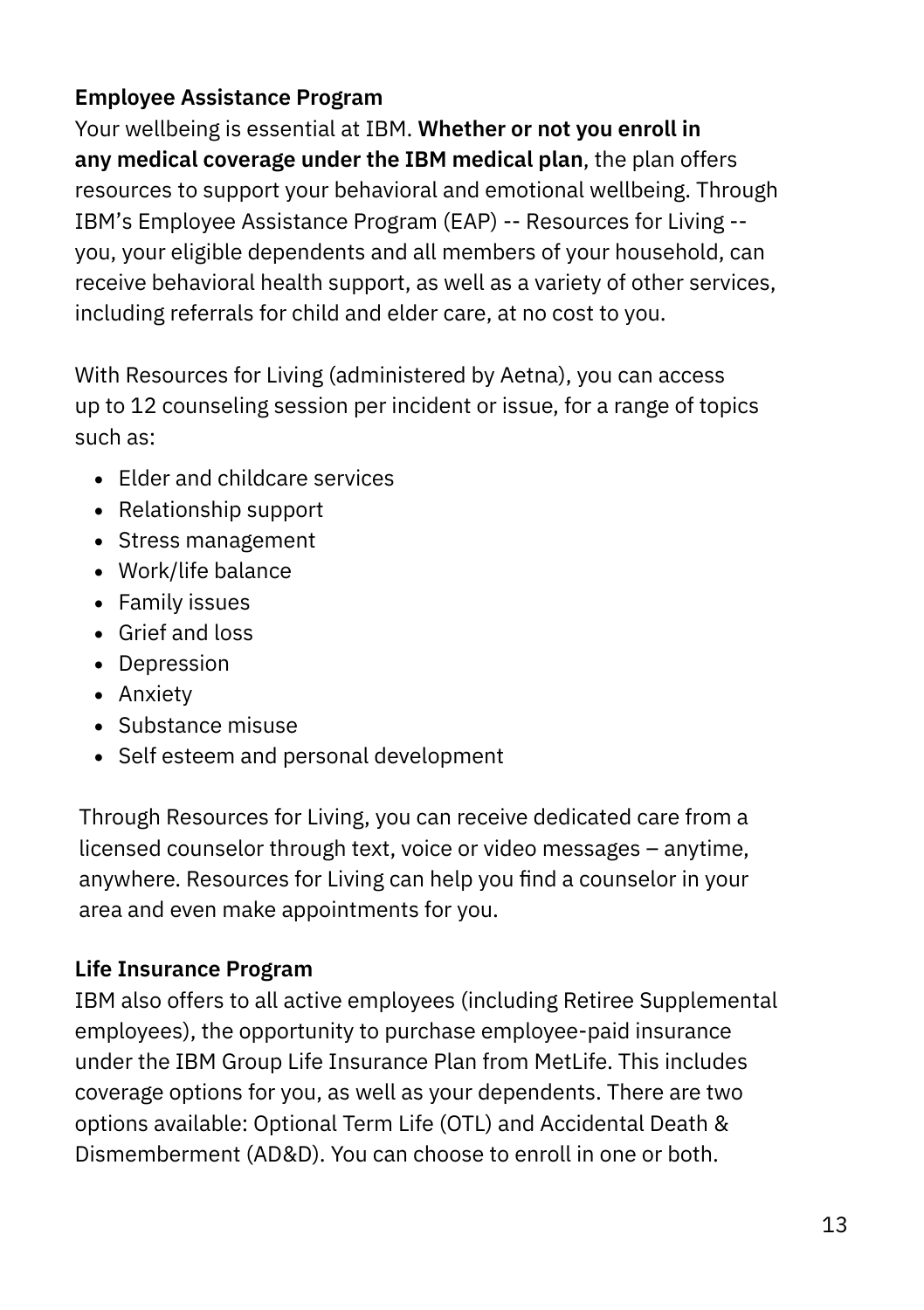#### **MetLife Legal Plans**

MetLife Legal Plans are a group legal plan that provides many legal services to you.

Getting legal help shouldn't be difficult or unaffordable. But when the average rate for a lawyer is \$370/hour, common legal expenses can really dig into your savings. A legal plan covers professional legal counsel for everyday personal legal needs, at a reasonable rate, including:

- Access to legal advice and representation from a network of vetted attorneys
- Typically covers a wide range of legal matters, including but not limited to:
- Wills/Living Wills
- Power of Attorney (a document that let's someone conduct transactions on your behalf)
- Health Care Proxy (appoint someone to make medical decisions on your behalf)
- Landlord/Tenant Disputes
- Creditor/Debt Collection
- Reproductive Assistance legal services: These services cover you and/or your spouse/domestic partner for the first twenty hours of legal services and court work related to reproductive assistance matters including, but not limited to, as permitted by law: surrogacy, egg/ sperm/ gamete/ embryo donation, and embryo adoption.
- 4 Hours for Non-Covered Services
- Access to Digital Estate Planning Services
- No copays, deductibles or waiting periods

*Note that MetLife Legal Plans are provided to you directly by MetLife. IBM does not sponsor or administer MetLife Legal Plans.*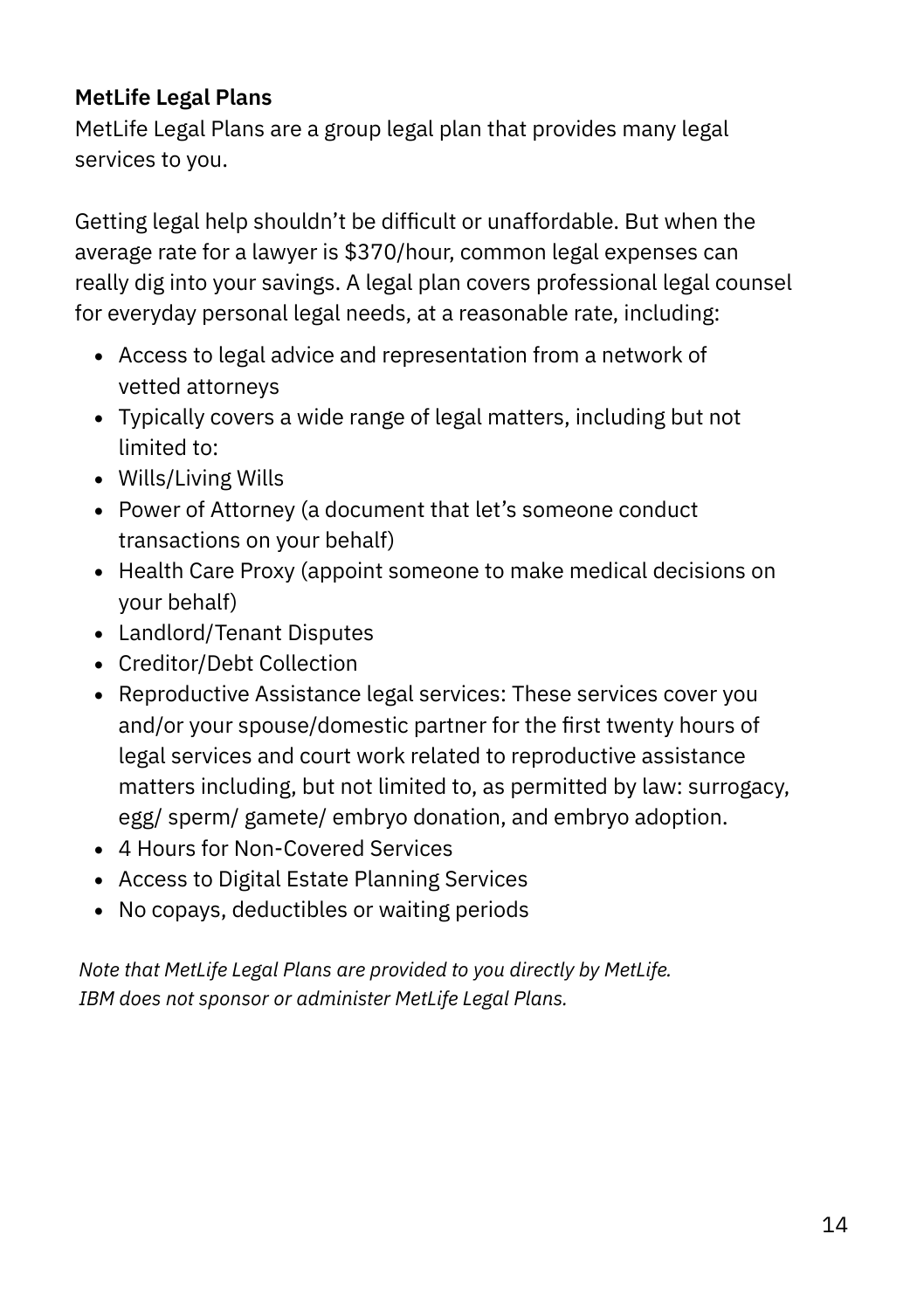#### **Paid Time Off**

Retiree supplemental employees are eligible to receive paid time off for the IBM designated holidays.

#### **Special Care for Children Assistance Plan (SCCAP)**

The IBM Special Care for Children Assistance Plan (SCCAP) is designed to help you meet expenses for certain treatment and therapy outside the scope of the coverage available under the IBM medical, dental, vision and behavioral health plan options for eligible children with behavioral, physical or developmental disabilities.

#### **Transitional Medical Program (TMP)/COBRA**

The Transitional Medical Program (TMP) provides for continuation of health care coverage to IBM employees and their dependents who lose coverage due to termination, divorce, death, leave of absence without benefits and certain other circumstances. This coverage is not subsidized by IBM. TMP satisfies the requirements of the Consolidated Omnibus Budget Reconciliation Act of 1987, also known as COBRA.

#### **Travel Accident Insurance**

If you die or are injured as a result of an accident while traveling on official company business, the IBM Travel Accident Insurance Plan will pay up to five times your annual salary to help loved ones cope financially. "Travel" is considered being away from your regular home or job location on company business, not commuting. IBM pays the entire cost of the program; you pay nothing for this coverage.

*Please note that as IBM retirees, you remain eligible for the Employee Assistance Program, Matching Grants, Community Grants and the Thomas J. Watson Memorial Scholarship Program. You may also remain eligible for Group Life Insurance (GLI). Please contact the IBM Benefits Center – Provided by Fidelity to check.*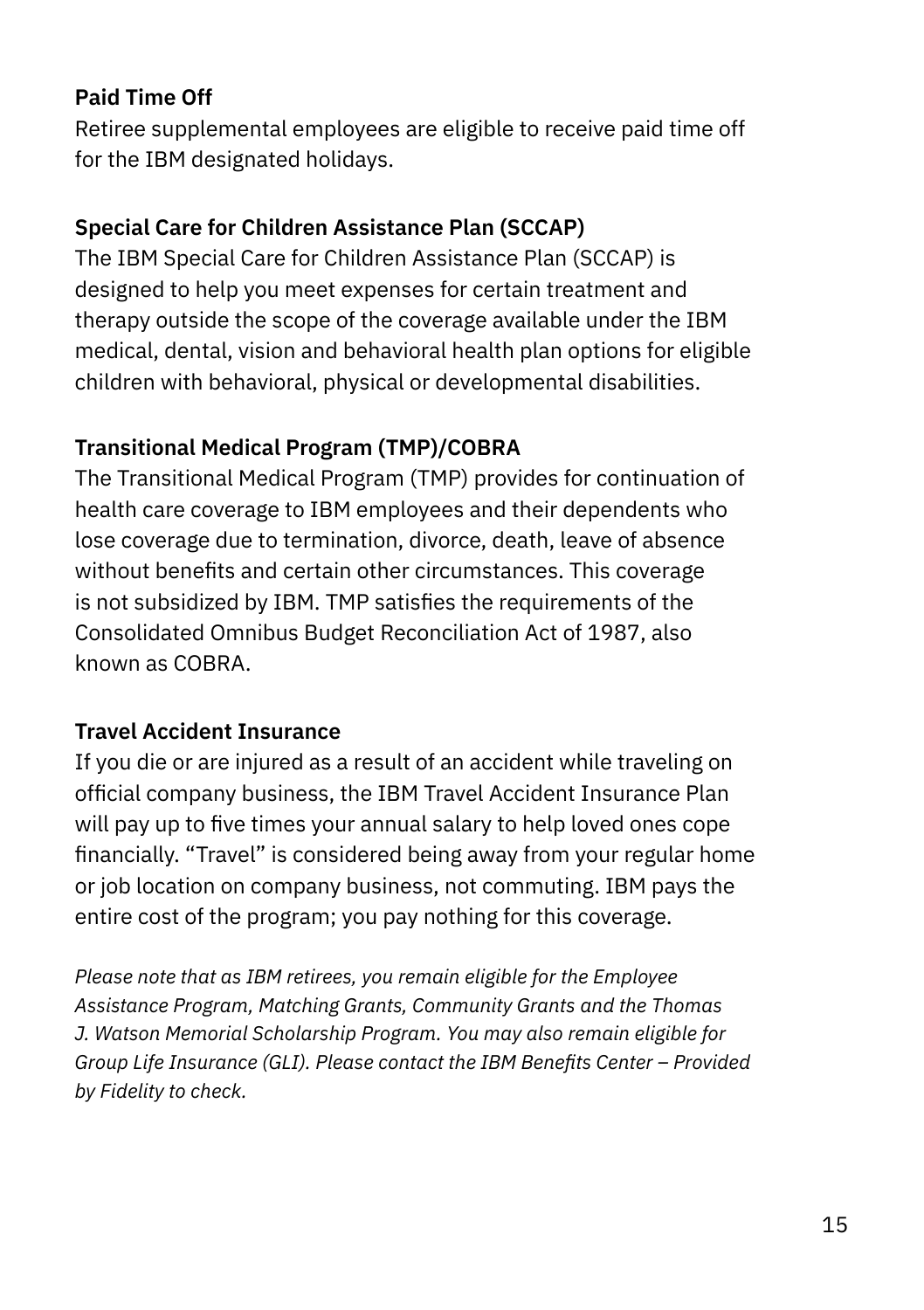#### **Important Notice**

This information included in this document is intended to provide an overview of certain benefits plans in which you may be eligible to participate. The official plan documents are the final authority and shall govern in all cases. The Plan Administrator retains exclusive authority and discretion to interpret the terms of the benefits plans. IBM reserves the right, at its discretion, to amend, change or terminate any of its benefits plans, programs, practices or policies, as the company requires. Nothing contained in this document shall be construed as creating a contract of any kind or an express or implied obligation on the part of IBM to maintain such benefits plans, programs, practices or policies. Because of the need for confidentiality, decisions regarding changes to IBM's benefits plans, programs, practices or policies are generally not discussed or evaluated below the highest levels of management. Managers and their representatives below such levels do not know whether IBM will or will not change or adopt, for example, any particular benefit, separation or retirement plan. Nor are they in a position to advise any employee on, or speculate about, future plans. Employees should make no assumptions about future changes or the impact changes may have on their personal situation until any such change is formally announced by IBM.